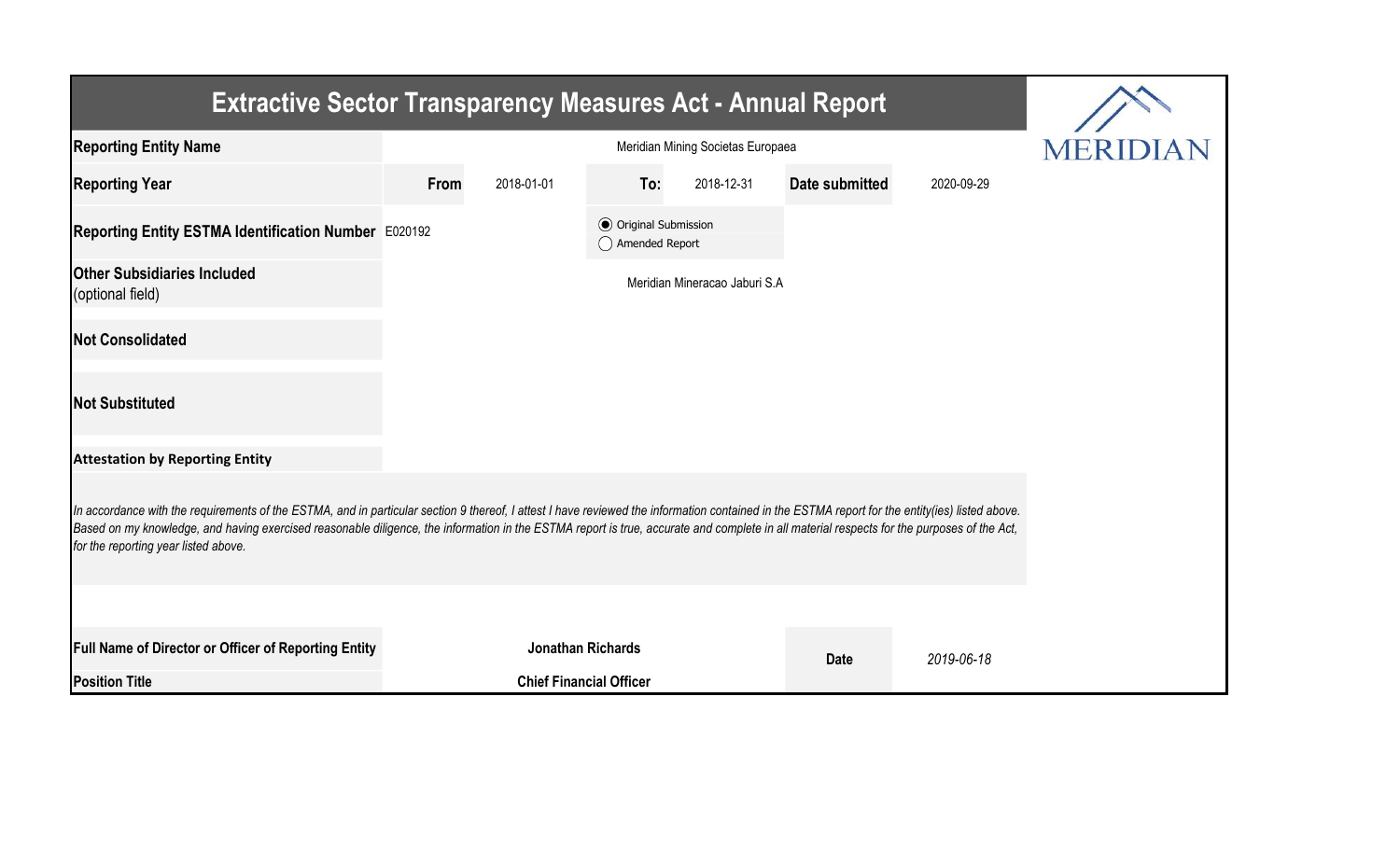| <b>Extractive Sector Transparency Measures Act - Annual Report</b>                                                                                                               |                         |                                                                                  |                                                                                                                  |                  |            |                                |                |                  |                                               |                                      |                                                                                                                                                                                                                                                                                                                                |
|----------------------------------------------------------------------------------------------------------------------------------------------------------------------------------|-------------------------|----------------------------------------------------------------------------------|------------------------------------------------------------------------------------------------------------------|------------------|------------|--------------------------------|----------------|------------------|-----------------------------------------------|--------------------------------------|--------------------------------------------------------------------------------------------------------------------------------------------------------------------------------------------------------------------------------------------------------------------------------------------------------------------------------|
| <b>Reporting Year</b><br><b>Reporting Entity Name</b><br><b>Reporting Entity ESTMA</b><br><b>Identification Number</b><br><b>Subsidiary Reporting Entities (if</b><br>necessary) | From:                   | 2018-01-01                                                                       | To:<br>2018-12-31<br>Meridian Mining Societas Europaea<br><b>USD</b><br><b>Currency of the Report</b><br>E020192 |                  |            |                                |                |                  |                                               |                                      |                                                                                                                                                                                                                                                                                                                                |
| <b>Payments by Payee</b>                                                                                                                                                         |                         |                                                                                  |                                                                                                                  |                  |            |                                |                |                  |                                               |                                      |                                                                                                                                                                                                                                                                                                                                |
| Country                                                                                                                                                                          | Payee Name <sup>1</sup> | Departments, Agency, etc<br>within Payee that Received<br>Payments <sup>2</sup>  | <b>Taxes</b>                                                                                                     | <b>Royalties</b> | Fees       | <b>Production Entitlements</b> | <b>Bonuses</b> | <b>Dividends</b> | Infrastructure<br><b>Improvement Payments</b> | <b>Total Amount paid to</b><br>Payee | Notes <sup>34</sup>                                                                                                                                                                                                                                                                                                            |
| Brazil                                                                                                                                                                           | Government of Brazil    | National Department of Mineral<br>Production (Brazilian mining<br>authority)     |                                                                                                                  | 257,559.29       | 233,031.60 |                                |                |                  |                                               |                                      | Reporting currency: Entity's reporting currency is US dollars.<br>490,591 Amounts paid in Brazilian reals ("BRL") and translated to US<br>dollars ("USD") using the Bank of Canada average exchange<br>rate of USD \$1 -> BRL \$ 3.65517                                                                                       |
| Brazil                                                                                                                                                                           | Government of Brazil    | National Institute of Social<br>Security (Brazilian Social Security<br>Ministry) | 487,071.34                                                                                                       |                  |            |                                |                |                  |                                               |                                      | Description: employer's social security contributions (INSS)<br>relate to payroll.<br>487,071 Reporting currency: Entity's reporting currency is US dollars.<br>Amounts paid in Brazilian reals ("BRL") and translated to US<br>dollars ("USD") using the Bank of Canada average exchange<br>rate of USD \$1 -> BRL \$ 3.65517 |
| <b>Additional Notes:</b>                                                                                                                                                         |                         |                                                                                  |                                                                                                                  |                  |            |                                |                |                  |                                               |                                      |                                                                                                                                                                                                                                                                                                                                |